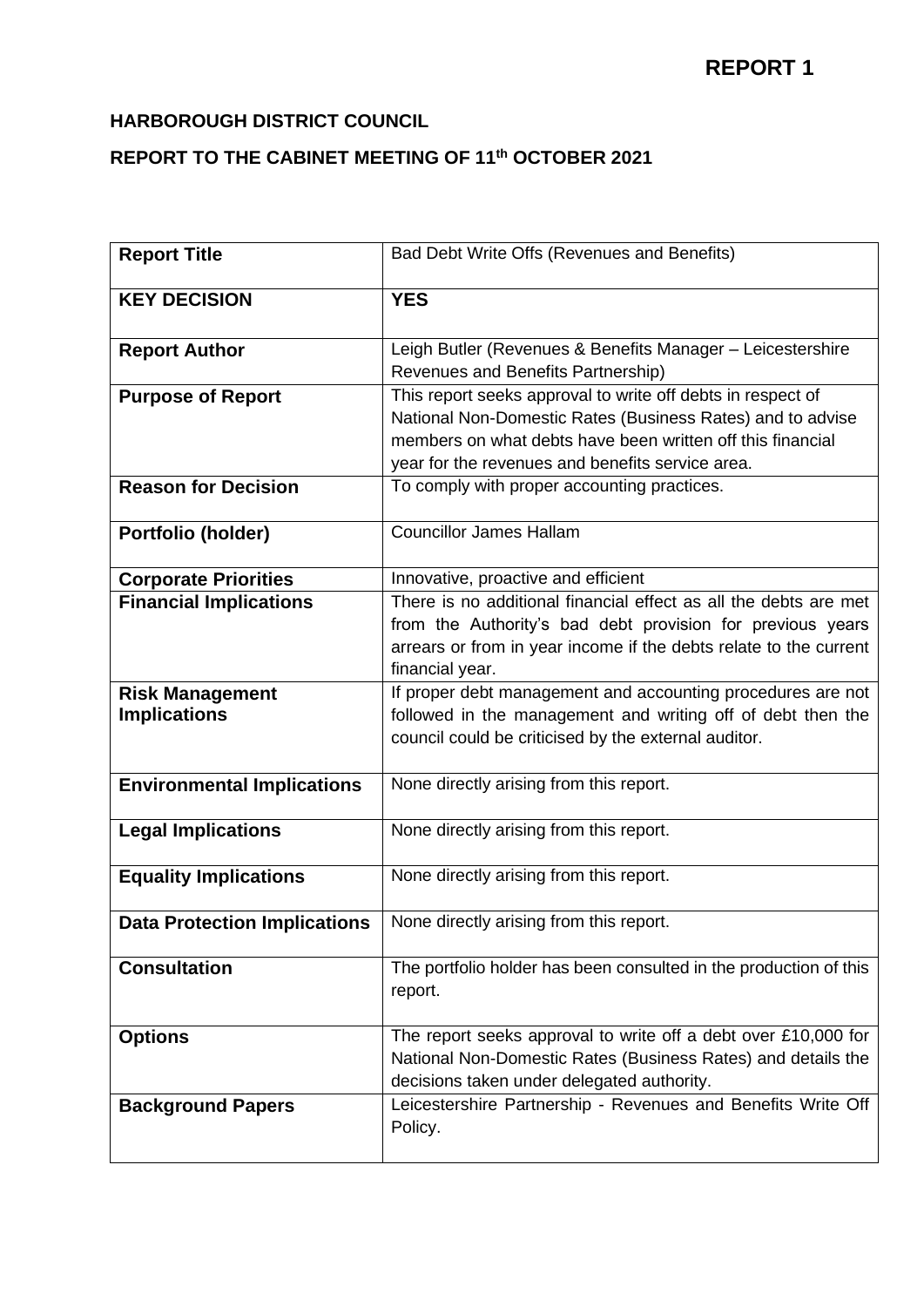| <b>Recommendation</b> | It is recommended that the total amounts for National Non- |
|-----------------------|------------------------------------------------------------|
|                       | Domestic Rates (Business Rates) £376,135.65 as listed in   |
|                       | Appendix A be written off.                                 |

#### **1. Introduction**

The Council's Constitution and supporting Financial Regulations delegates the responsibility for writing off individual debts up to and including £10k to the Head of Revenues and Benefits under the scheme of delegation. Above this threshold debts (greater than £10k) are written off by the Cabinet.

The Council only writes off debt where it is irrecoverable, for example where a customer has died and there are no assets, or a business is bankrupt and has no assets. The only exception to this is where a debt is not cost effective to recover.

The Council is prudent in managing debt and makes provision for them in its annual statement of accounts. This ensures that the writing off of bad debt has no detrimental affect on in year service provision or the council taxpayer. In the case of National Non-Domestic Rates the Government meets 50% of the cost of writing off bad debt and the remainder is met by the major precepting bodies through pooling arrangements.

The table below is for information on the amounts that have been written off for the period 1st April 2021 through to 26<sup>th</sup> August 2021.

| Fund                         | Debts Written<br>Off greater than under £10k to<br>£10k<br>(Previously<br>authorised) | <b>IDebts Written Off</b><br>linclude credits<br>(Reported<br>previously) | *Debts Written Off<br>this period<br>under £10k to<br>include credits | Totals  |
|------------------------------|---------------------------------------------------------------------------------------|---------------------------------------------------------------------------|-----------------------------------------------------------------------|---------|
|                              |                                                                                       |                                                                           |                                                                       |         |
| Council Tax                  | £0.00                                                                                 | £0.00                                                                     | £53,073                                                               | £53,073 |
|                              |                                                                                       |                                                                           |                                                                       |         |
| Non Domestic Rates           | £0.00                                                                                 | £0.00                                                                     | £54,084                                                               | £53,875 |
|                              |                                                                                       |                                                                           |                                                                       |         |
| Housing Benefit Overpayments | £0.00                                                                                 | £0.00                                                                     | £0.00                                                                 | £0.00   |
|                              |                                                                                       |                                                                           |                                                                       |         |
|                              |                                                                                       |                                                                           |                                                                       |         |
|                              |                                                                                       |                                                                           |                                                                       |         |

Members are requested to note what has been written off this period as \*shown in the above table.

In the table below, this illustrates in percentage terms the amount that has been written off when compared with the total collectable against each heading as shown.

Total collectable is the sum total of net charge raised to include gross arrears outstanding as at 26<sup>th</sup> August 2021.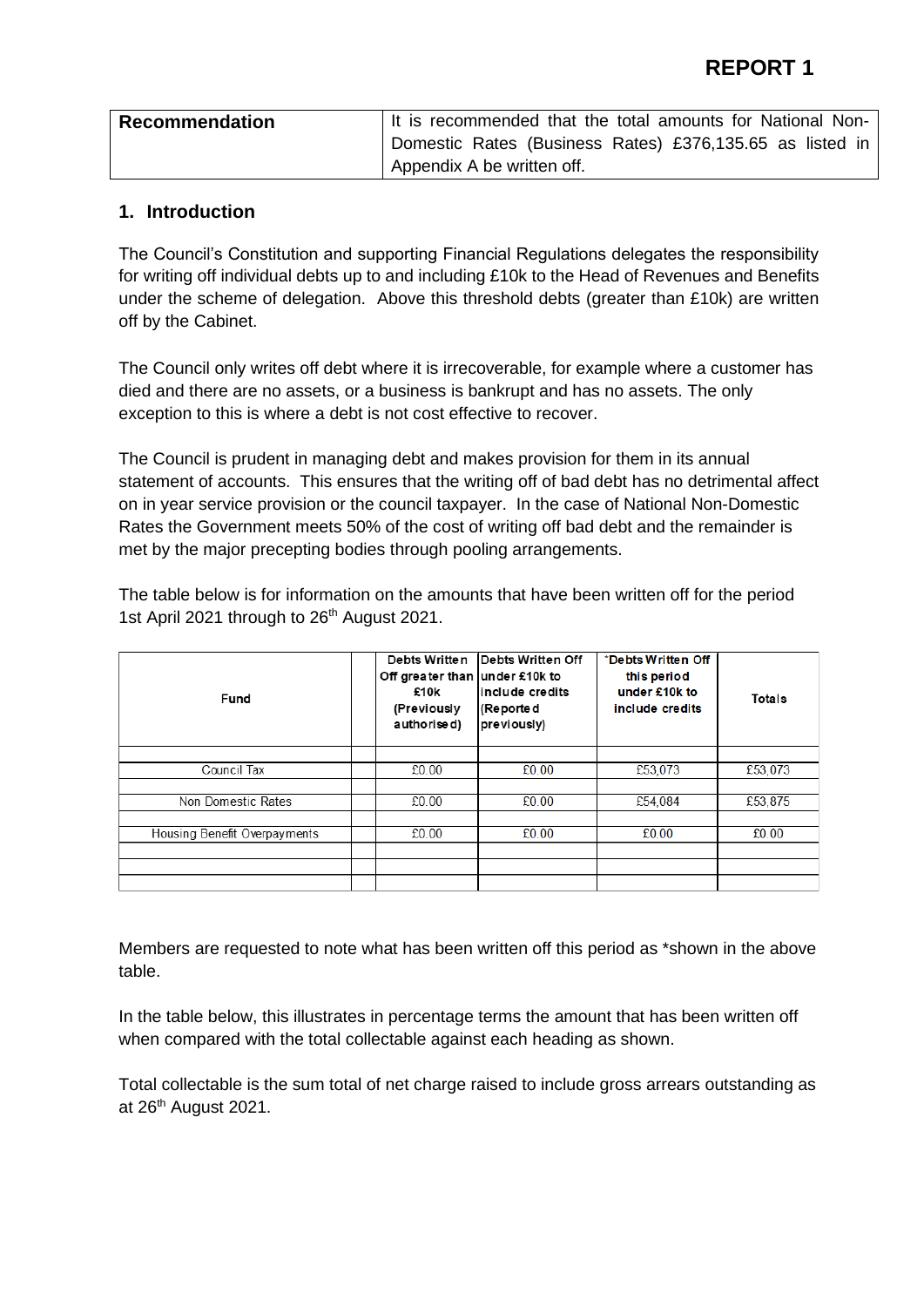# **REPORT 1**

| Position as at 26th August 21                                           | Net Charge<br>raised in<br>2021/22 | Gross Arrears<br>Position | <b>Total Collectable</b> | Amount written<br>Off | Percentage<br>shown below is<br>derived from<br>the amount<br>written off<br>when<br>compared with<br>Total<br>Collectable |
|-------------------------------------------------------------------------|------------------------------------|---------------------------|--------------------------|-----------------------|----------------------------------------------------------------------------------------------------------------------------|
|                                                                         |                                    |                           |                          |                       |                                                                                                                            |
| Council Tax (Net of Council Tax<br>Support/Discretionary Discount Fund) | £73,191,631                        | £2,705,265                | £75,896,896              | £53.073               | 0.07%                                                                                                                      |
|                                                                         |                                    |                           |                          |                       |                                                                                                                            |
| Non Domestic Rates (Net of reliefs)                                     | £41,581,949                        | £2.070.343                | £43,652,292              | £53,875               | 0.12%                                                                                                                      |
|                                                                         |                                    |                           |                          |                       |                                                                                                                            |
|                                                                         |                                    |                           | Due inclusive of arrears |                       |                                                                                                                            |
|                                                                         |                                    |                           |                          |                       |                                                                                                                            |
| Housing Benefit Overpayments                                            | £69.633                            |                           | £743.488                 | £0.00                 | $0.00\%$                                                                                                                   |
|                                                                         |                                    |                           |                          |                       |                                                                                                                            |

#### The table below is an analysis of what has been written off in previous years.

|  | This also shows the position for what has been written off this financial year. |  |  |  |  |  |
|--|---------------------------------------------------------------------------------|--|--|--|--|--|
|--|---------------------------------------------------------------------------------|--|--|--|--|--|

| Fund                         | Year 2018/19 | Year 2019/20 | Year 2020/21 | Year 2021/22 |
|------------------------------|--------------|--------------|--------------|--------------|
|                              |              |              |              |              |
| Council Tax                  | £39,638      | £199,147     | £40.921      | £53,073      |
|                              |              |              |              |              |
| Non Domestic Rates           | £47.139      | £41,889      | £2.896       | £53,875      |
|                              |              |              |              |              |
| Housing Benefit Overpayments | £14,458      | £1.196       | £0           | £0.00        |
|                              |              |              |              |              |

The tables below provide further analysis by debt reason for both Council Tax and Non-Domestic Rate.

Council Tax Analysis:

| Debt Reason analysis - Council Tax | <b>Debts Written</b><br>Off greater than under £10k to<br>£10k<br>(Previously<br>authorised) | lDebts Written Off<br>linclude credits<br>(Reported<br>previously) | *Debts Written Off<br>this period under<br>£10k |         |
|------------------------------------|----------------------------------------------------------------------------------------------|--------------------------------------------------------------------|-------------------------------------------------|---------|
|                                    |                                                                                              |                                                                    |                                                 |         |
| Bankruptcy / Liquidation           | £0                                                                                           | £0                                                                 | £13,428                                         |         |
| Debt Relief Order                  | £0                                                                                           | £0                                                                 | £6.126                                          |         |
| Deceased - no estate               | £0                                                                                           | £0                                                                 | £7,281                                          |         |
| Absconder - no trace               | £0                                                                                           | £0                                                                 | £16,928                                         | £53,073 |
| Statute Barred                     | £0                                                                                           | £0                                                                 | £1.546                                          |         |
| Uneconomical to collect            | £0                                                                                           | £0                                                                 | £3,418                                          |         |
| Small Balance                      | £0                                                                                           | £0                                                                 | £620                                            |         |
| Costs written Off                  | £0                                                                                           | £0                                                                 | £3.726                                          |         |
|                                    |                                                                                              |                                                                    |                                                 |         |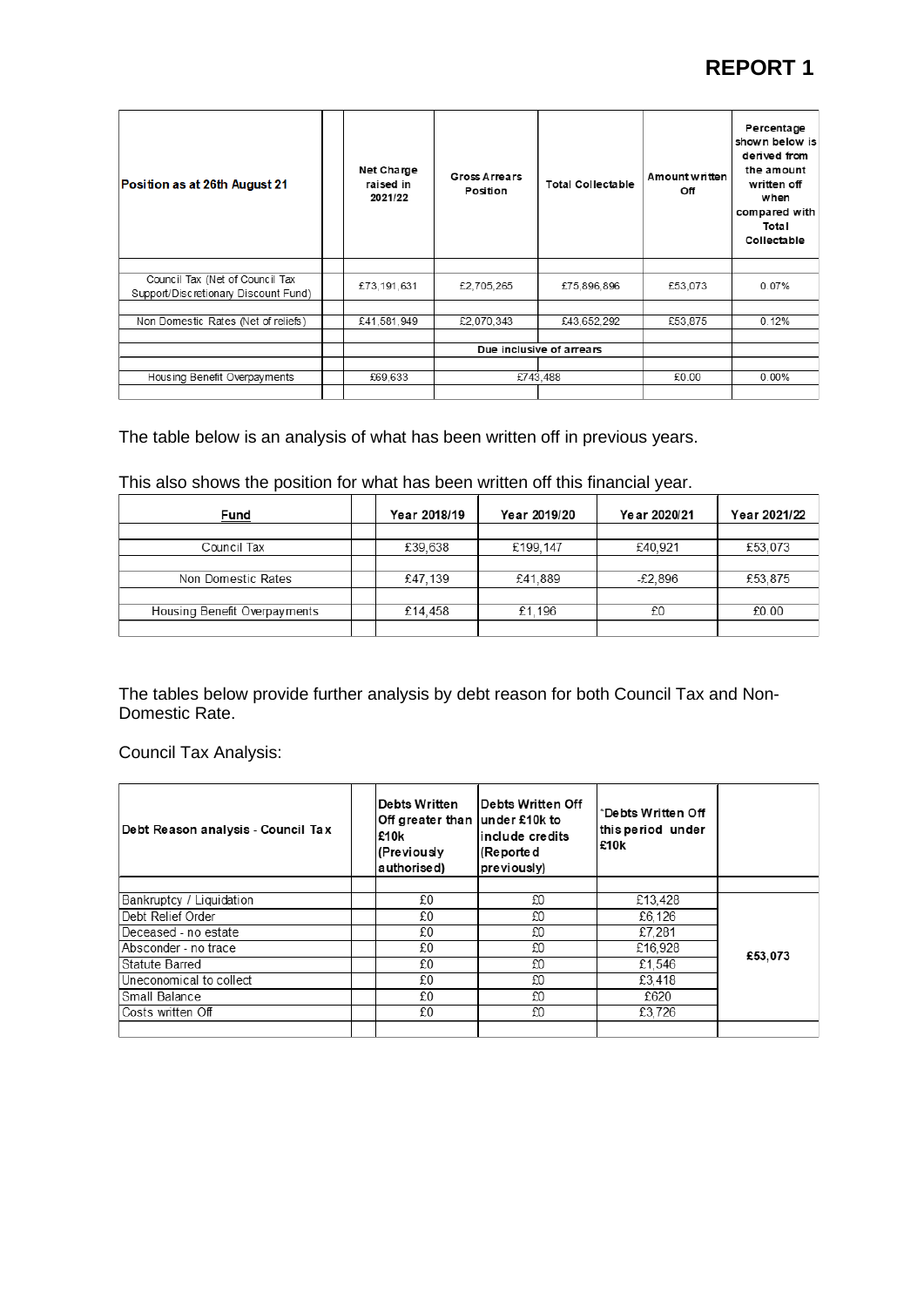Non-Domestic Rate Analysis:

| Debt Reason analysis - Non-Domestic<br>Rates | Debts Written<br>Off greater than<br>£10k<br>(Previously<br>authorised) | Debts Written Off<br>lunder £10k to<br>include credits<br>(Reported<br>previously) | l*Debts Written Off<br>this period under<br>£10k |         |
|----------------------------------------------|-------------------------------------------------------------------------|------------------------------------------------------------------------------------|--------------------------------------------------|---------|
| Bankruptcy / Liquidation / Insolvency        | £0                                                                      | £0                                                                                 | £36,456                                          |         |
| Deceased - no estate                         | £0                                                                      | £0                                                                                 |                                                  |         |
| Absconder - no trace                         | £0                                                                      | £0                                                                                 | £14.812                                          |         |
| Discretionary / Other                        | £0                                                                      | £0                                                                                 |                                                  | £53,875 |
| Uneconomical to collect                      | £0                                                                      | £0                                                                                 | £2,552                                           |         |
| <b>Small Balance</b>                         | £0                                                                      | £0                                                                                 | $-E77$                                           |         |
| Costs written Off                            | £0                                                                      | £0                                                                                 | £132                                             |         |
|                                              |                                                                         |                                                                                    |                                                  |         |

#### **2. Key Facts**

With the current economic climate, taxpayers may find it harder to pay local taxes such as Council Tax and Non-Domestic Rates and as such, there may be an increase in the number of taxpayers who abscond with arrears owing.

By not writing off bad debts efficiently, this can affect collection rates by inflating arrears figures.

With limited resources, it is not cost effective to spend the same amount of time tracing all levels of debt.